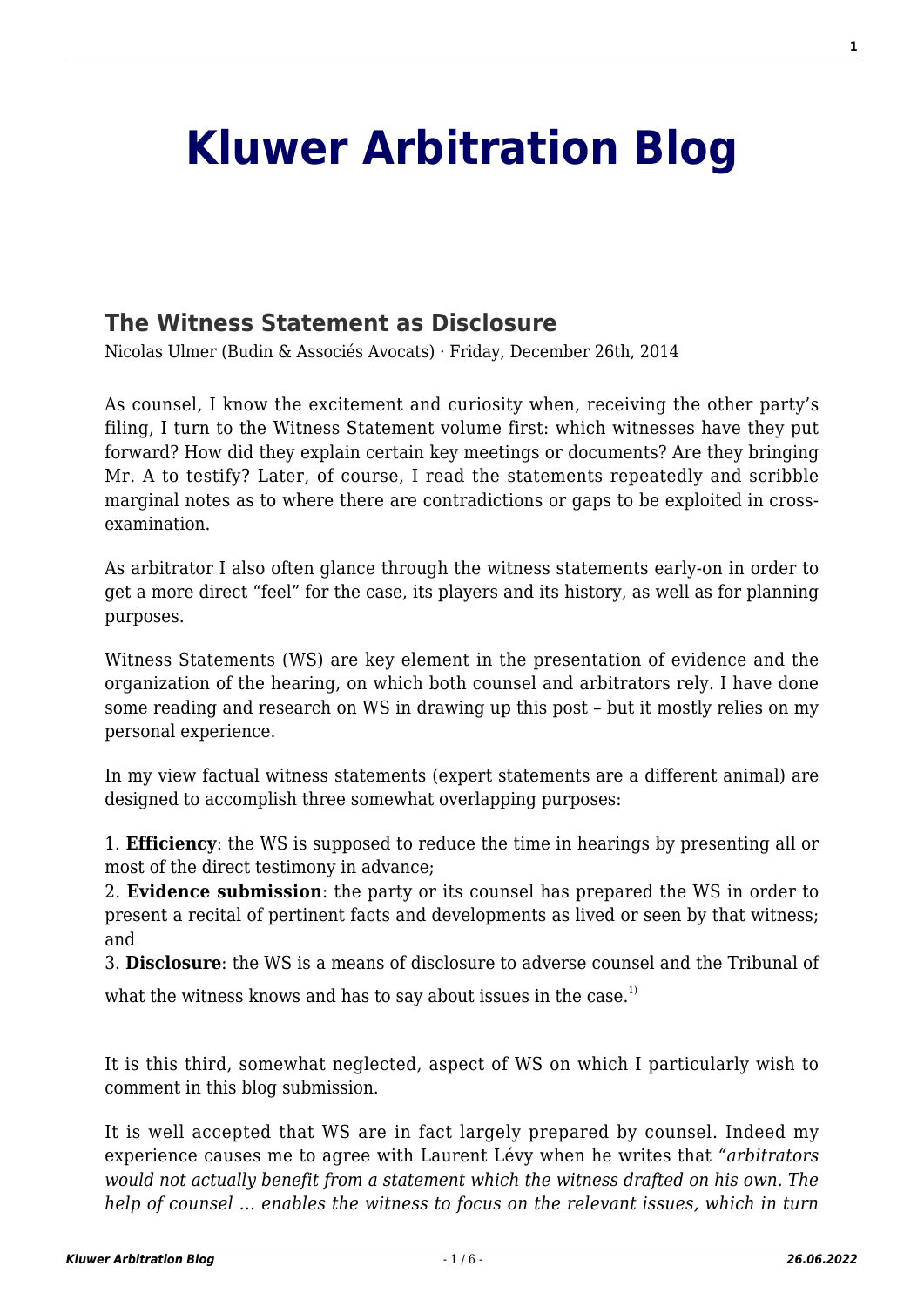*proves a useful tool for the arbitrators."*2)

What experienced and careful arbitration practitioners know is that is difficult to get the WS "right". Ideally the WS: is clear and concise; provides key information or views that are not evident from documents; is truthful and without contradiction so that it holds up on cross-examination; helpful to supporting or explaining the case or defense of the party submitting it; **and** fairly discloses the testimony and pertinent knowledge of the witness such that the arbitrators and opposing counsel can properly prepare and be informed, and unnecessary surprise avoided.

This is a tall order, and counsel do not always get it right; my own experience, for example, includes the following:

• a sales agreement dispute where my opposing counsel was an intelligent but headstrong corporate lawyer who did not understand the purpose of the WS as evidence, much less as fair disclosure. Accordingly, she submitted, at various times, more than a dozen laconic but argumentative WS (sometimes the same witness twice, and sometimes several identical sentences in different WS), whenever she thought they sustained a point she wanted to make (even as to document production and various procedural issues.)

• a metals recycling contract arbitration where the Russian party presented only one, fairly central, witness with a 1.5 page WS (which he neglected even to bring to the hearing in the original Russian). It was obviously not possible to prepare a crossexamination based on that skimpy and uninformative WS, and I was constrained to base much of the rather unsatisfactory examination on pertinent documents and facts the witness had not referred to in writing (on the other hand, I do not believe the witness conveyed much helpful information to the Tribunal.)

• sitting as a sole arbitrator in a distributorship dispute when a party represented by hard working, but arbitration inexperienced, British solicitors submitted a 360 page WS detailing each and every purported malfunction of certain machines over a 15 year period. It was simply impossible to read this monster in its entirety and the submission would have been more intelligently handled by a much shorter and synthetic WS, with attached schedules and references to relevant documents.

• sitting as a Chairman is a Berlin-venued arbitration in which a central witness submitted a 2.5 page German language WS that contained a quite specific *legal* conclusion written in German legal terminology. The witness was neither a lawyer nor a native German speaker (and the WS was supposed to have been submitted in English); it was quite obvious that the material had been inserted by German counsel, but in answer to my question the witness claimed he had come to that legal conclusion on his own.

Given the importance and ubiquity of WS in international arbitration it is interesting to note that few major arbitration rules define them explicitly; when they do mention WS it is often merely language to the effect that witness testimony "may be presented by a party in written form". (New) LCIA Rules, Art. 20.2, see also Swiss Rules Art. 25(3); UNCITRAL Rules Art. 27 (2)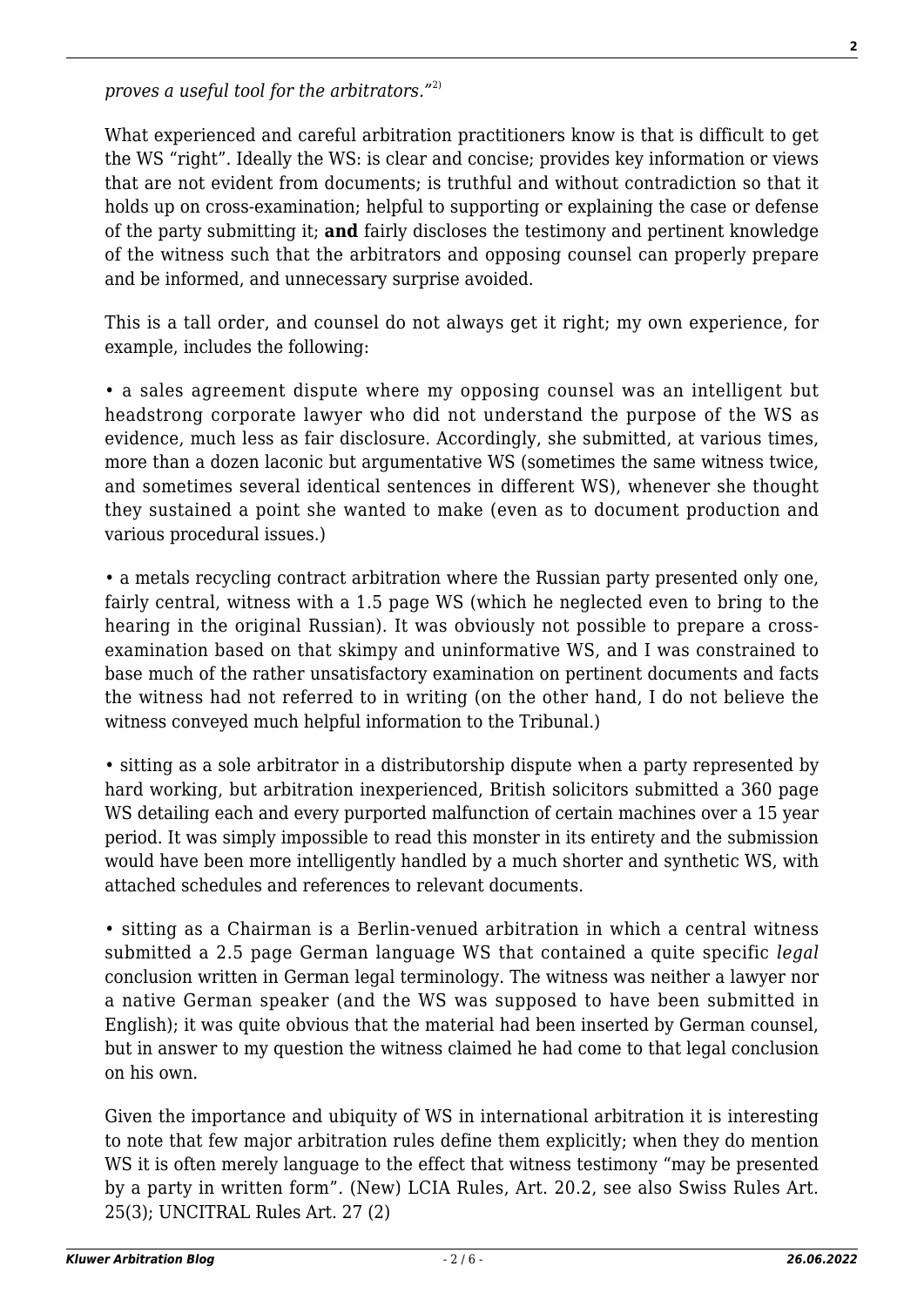On the other hand Art. 4(5)(b) of the IBA Rules on the Taking of Evidence contain some strong instructions as to the content of a WS:

"Each Witness Statement shall contain:

[...] (b) a full and detailed description of the facts, and the source of the witness's information as to those facts, sufficient to serve as that witness' s evidence in the matter in dispute. Documents on which the witness relies that have not already been submitted shall be provided;"

Paragraph 3 of the Preamble to the IBA Rules on the Taking of Evidence also enshrines the principle that: *"The taking of evidence shall be conducted on the principles that each Party shall act in good faith and be entitled to know, reasonably in advance of any Evidentiary Hearing or any fact or merits determination, the evidence on which the other Party relies".*

A proper WS statement is thus part of this good faith evidentiary conduct; the WS should be revelatory and, although written, it is the prior disclosure, not of a document, but of testimony. If it does not adequately and fairly disclose the pertinent testimony of the witness a number of consequences follow: opposing counsel may not be able to make an informed decision as to whether it is worth calling the witness for oral testimony and cross-examination; the party submitting the WS may not have gotten its full evidence in should the witness not be called for cross; if the witness is cross-examined then the counsel doing it has an inadequate record on which to plan his questions, and may be tempted (or required) to go further afield in his crossexanimation, with a resulting uneven and less efficient playing field. Last but not least, the arbitrators are themselves less well informed and must work harder (and they don't always) than if the WS provided full and proper disclosure of the Witness's knowledge.

So what is to be done to ensure that a WS properly discloses evidence and useful information?

One remedy is to ensure that the procedural rules of the case include language such as IBA Art. 4(5)(b) (quoted above); in fact I use a slightly more strongly worded injunction. This sets a standard and lets the parties know what the arbitrators expect. It can be given some teeth by adding that, absent a justified application, there will be little or no direct examination of the witness other than to confirm the witness statement (which in effect converts it into sworn testimony).

These measures are not a panacea, however, as parties do not always respect them. In my first example above the Tribunal's procedural order did have language that "The witness statement shall, in principle, stand in lieu of the witness's direct testimony". I complained repeatedly that opposing counsel's highly unprofessional submission of a flurry of "rifle shot" witness statements made it difficult to know which of the many witnesses should be called, and that I would require *more*, not less, time for crossexamination of those I did call, as I would first have to explore what aspects and documents of the dispute the witness was knowledgeable about. Asking to strike the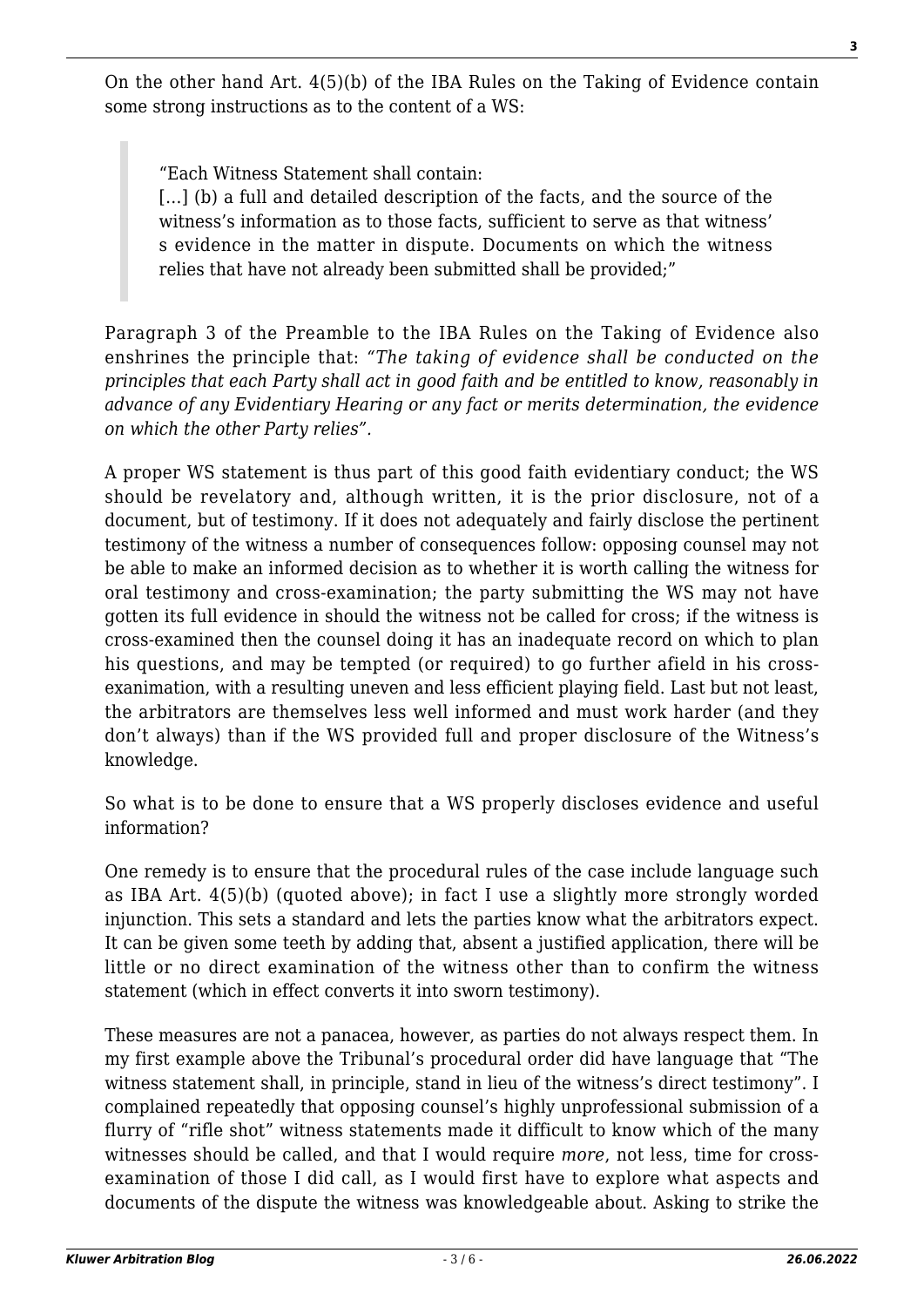improper WS (which arbitrators are very reluctant to do anyway) would not, in that case a least, have accomplished the same purpose as a good in cross-examination before the arbitrators. The Tribunal did not really know what to do with my objections—but they did add to what, I believe, was significant skepticism of those WS and that party's evidence in general.

Doak Bishop has recommended that counsel should early on enquire of the Tribunal as to what genre of WS they are expecting (from "simple statement, listing general topics" to "full and detailed" and an "intermediate approach" between the two). $^{3)}$ Doak's recommendation is part of being an effective advocate, and I can only agree with it. I would, however, go further and recommend that arbitrators pro-actively inform counsel of what they want in the WS and explain that they expect it to provide a good and fair factual disclosure of what the witness knows on key matters within his knowledge. The Tribunal can add that WS that are unduly argumentative, faulty or otherwise fail to take into account these instructions may not redound to the benefit of the party submitting them. Another area counsel can be warned of is that the Tribunal will strictly apply the rule of Art. 4(5)(b) of the IBA Rules of Evidence, such that if a WS is so laconic and uninformative that opposing counsel does not request that the witness be brought for cross-examination then he or she will not appear as a witness at hearing and the only evidence that will be referred to is the skimpy WS itself (I mention this in part because I have seen a number of cases where one party waived cross-examination of a witness and the party producing the witness's WS, surprised by this, insisted on bringing the witness anyway.)

I think such a discussion is particularly important where the Tribunal has reason to suspect that counsel may not be familiar with arbitration practice and/or do not intend to conform to it. Unfortunately, many experienced arbitrators, if they talk about WS content at all, only emphasize that they want concision giving the impression that they

are more interested in reducing their workload than in the details of the evidence.<sup>4)</sup> Concision and clarity are important objectives of course, but there are sometimes matters where a WS statement needs to be long and is perforce complex. So I hasten to add that the Tribunal should not actually give instructions as to how to draw up a WS, and that one size does not fit all, it is for the witnesses and their counsel to draw up the appropriate WS, but in doing so they must be aware of the Tribunal's

guidelines.5) What the Tribunal can profitably do—orally and in the procedural rules—is to make clear that the principles and objectives of a WS include fair disclosure.

Recognizing, and seeking to ensure, the disclosure role of the WS helps level the playing field and aids the arbitral efficiency that is at the heart of the WS procedure in the first place.

*To make sure you do not miss out on regular updates from the Kluwer Arbitration*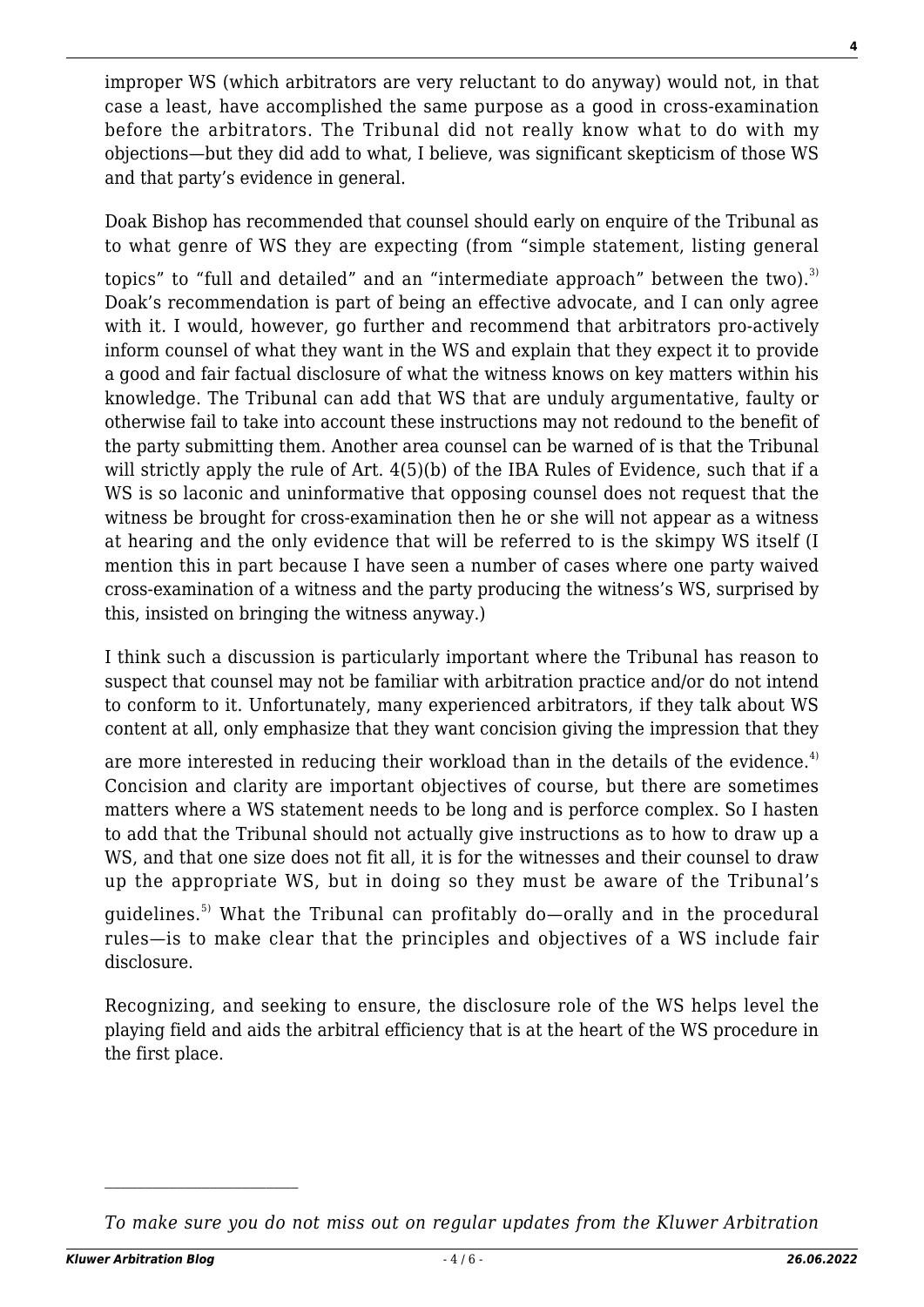### **Profile Navigator and Relationship Indicator**

Offers 6,200+ data-driven arbitrator, expert witness and counsel profiles and the ability to explore relationships of 13,500+ arbitration practitioners and experts for potential conflicts of interest.

#### [Learn how](https://www.wolterskluwer.com/en/solutions/kluwerarbitration/practiceplus?utm_source=arbitrationblog&utm_medium=articleCTA&utm_campaign=article-banner) **[Kluwer Arbitration Practice Plus](https://www.wolterskluwer.com/en/solutions/kluwerarbitration/practiceplus?utm_source=arbitrationblog&utm_medium=articleCTA&utm_campaign=article-banner)** [can support you.](https://www.wolterskluwer.com/en/solutions/kluwerarbitration/practiceplus?utm_source=arbitrationblog&utm_medium=articleCTA&utm_campaign=article-banner)



#### References

In a good 2008 article in Larry Newman and David Zaslowsky state that the *"Witness Statements are designed to accomplish at least two objectives :*

*1. To reduce the time in hearings during which witnesses present their evidence in direct testimony, which is widely thought of as being, in any event, the product of careful rehearsal with counsel; and,*

**↑1** *2. To reduce the need for discovery because of the provision of the entirety of the testimony of the witness in advance of the hearing, thereby giving the other side the opportunity to counter this testimony with documents"*. Newman and Zalskowsky, International Arbitration: Witness Statements, New York Law Journal, 28 May 2008. At the end of the day I think this is consistent with the three points I adumbrated above.

Laurent Lévy from "Testimonies in the Contemporary Practice: Witness Statements and Cross Examination" in Arbitral Procedure at the Dawn of the New Millennium: Reports of the International Colloquium of CEPANI, October 15, 2004 (Brussels:

**↑2** Bruylant, 2007): *"The arbitrators would not actually benefit from a statement, which a witness drafted on his own. The help of counsel in drafting the witness statement enables the witness to focus on the relevant issues, which in turn proves a useful tool for the arbitrators"*.

**5**